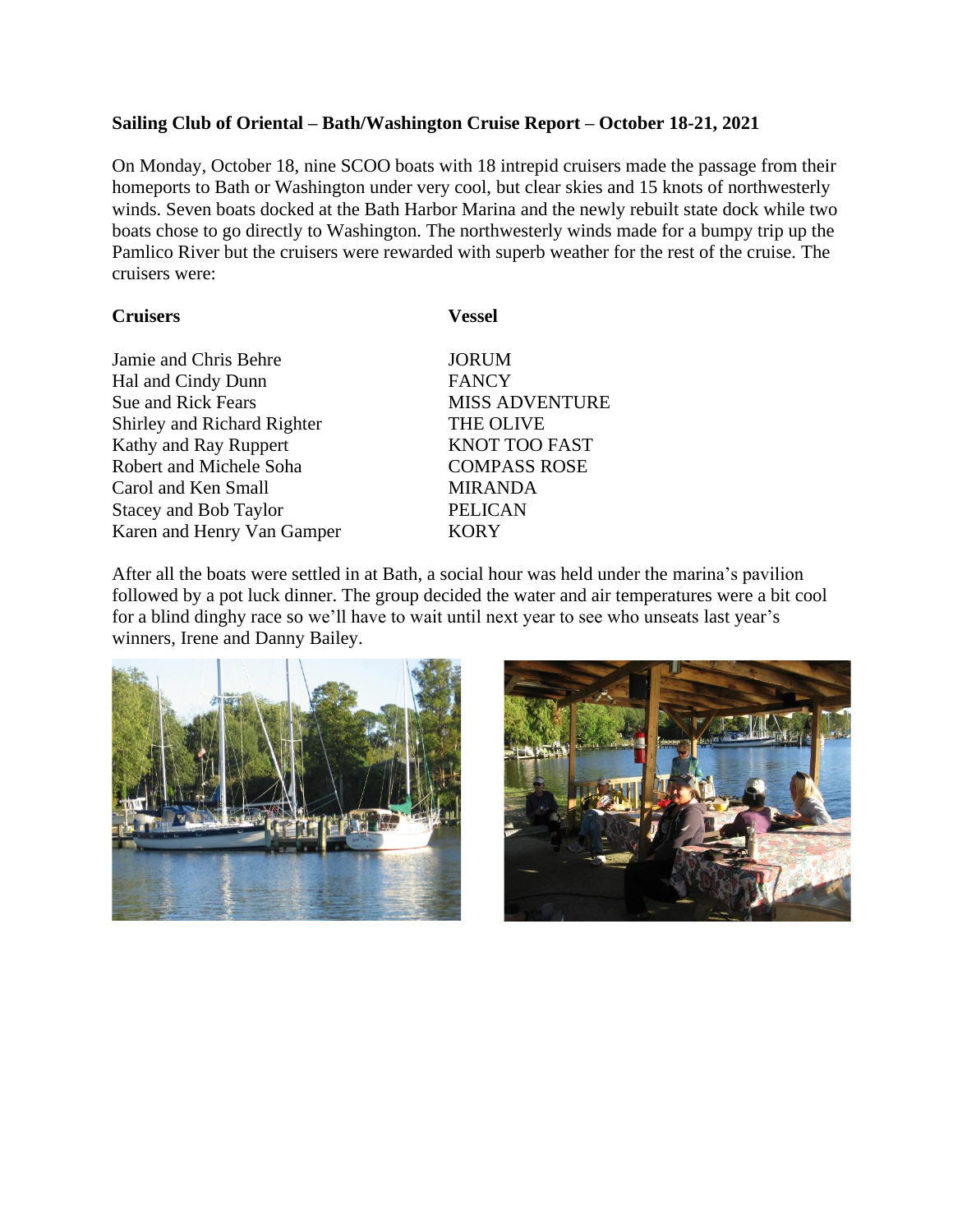

On Tuesday morning the boats departed Bath for the 20 mile run up the Pamlico River to Washington under sunny skies, light winds, and comfortably cool temperatures. The night before we had discussed how the Washington railroad bridge has never been closed for a SCOO cruise; it was closed this trip but only held up the few boats that had departed Bath early.

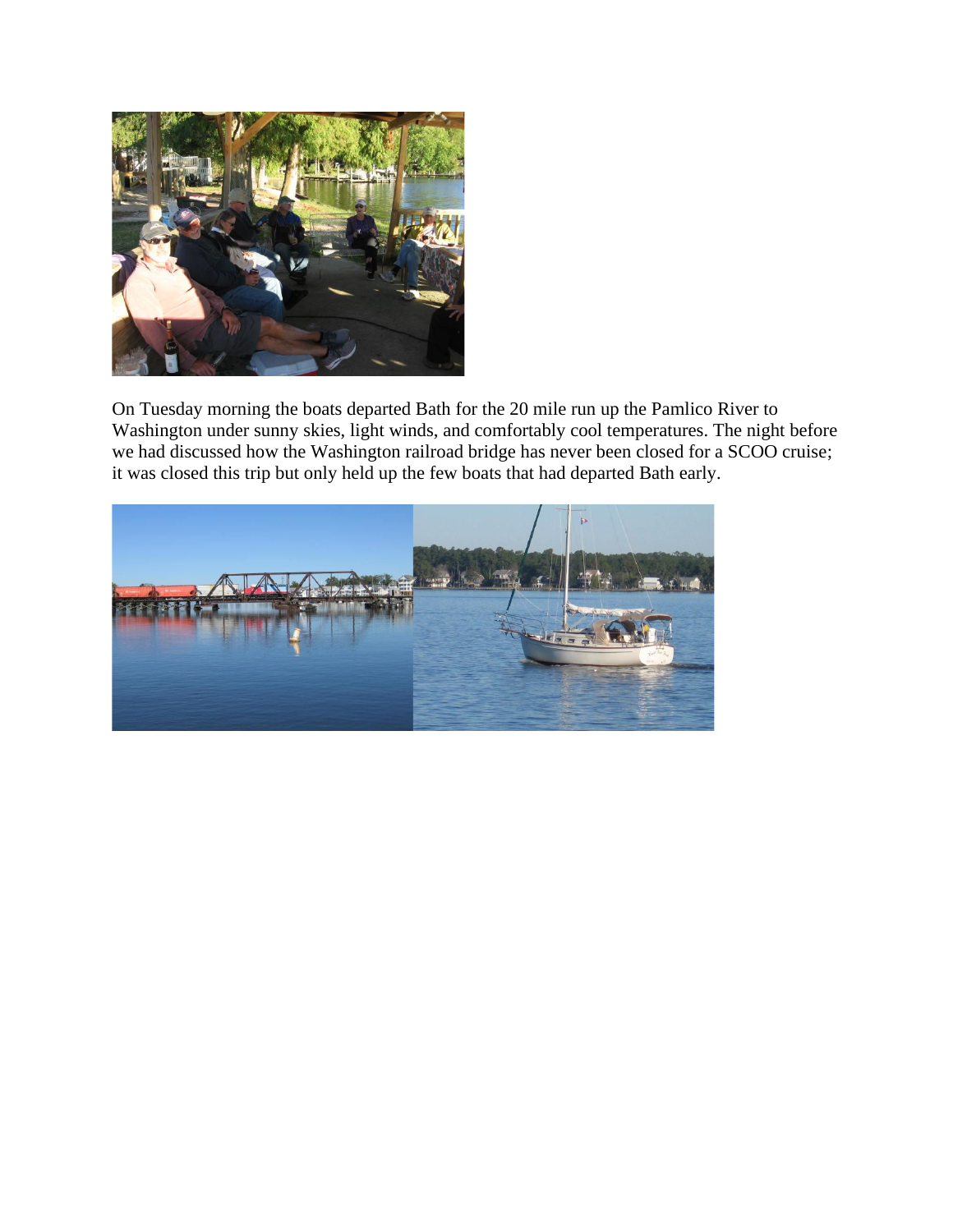

After all the boats were settled at their docks in Washington the cruisers spent the day exploring the newly renovated downtown area with its many shops and restaurants. Washington has done a superb job upgrading its main street and sidewalks resulting in a very attractive downtown. At 5 PM the group convened under the waterfront pavilion for social hour followed by dinner on the boats or at local restaurants.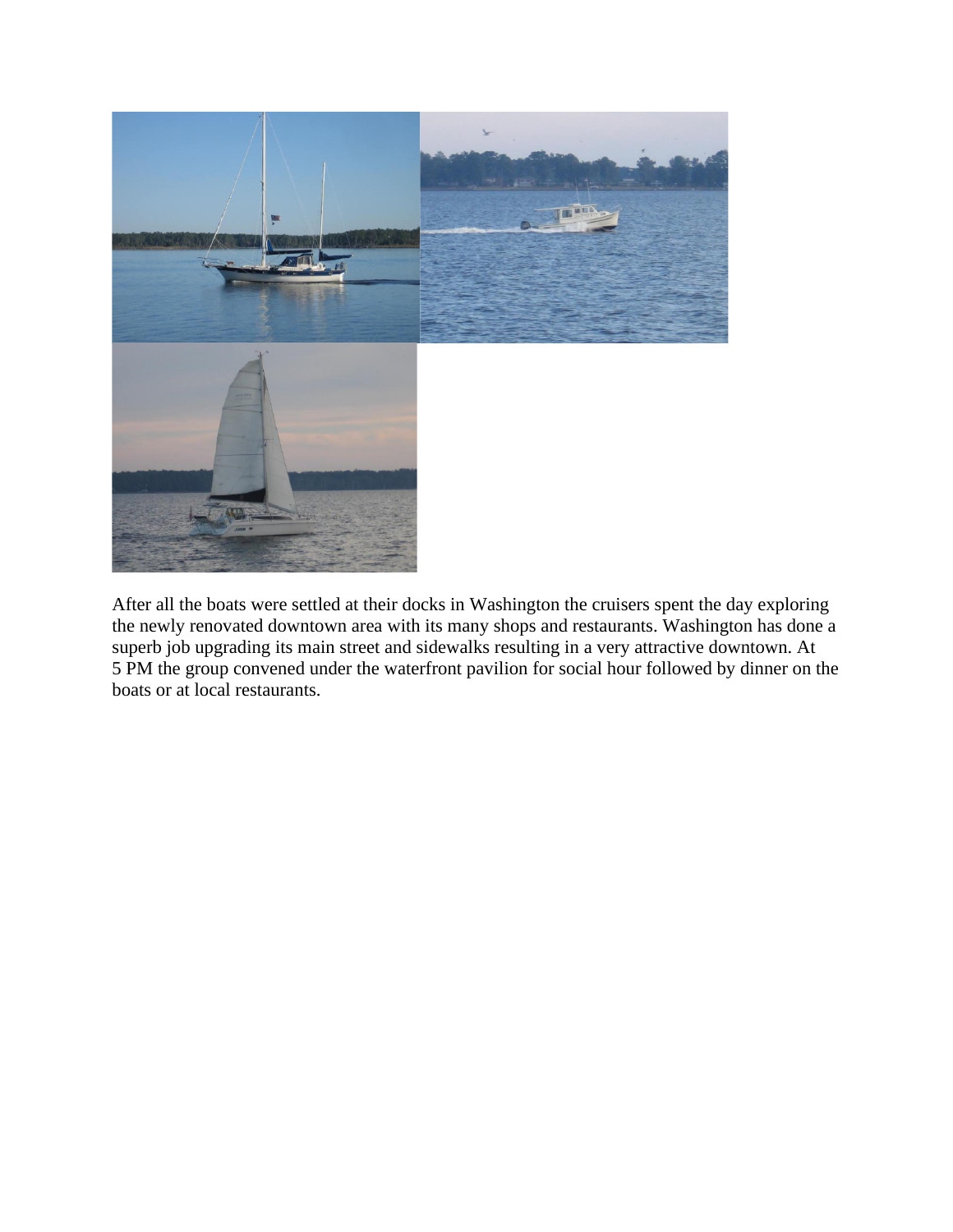



On Wednesday the cruisers spent the day continuing their exploration of Washington's downtown area or relaxing in the delightfully sunny and cool weather. At 5 PM the group again convened under the waterfront pavilion for yet another social hour followed by a cruisers' dinner at the Washington Bank Bistro. Beth and Will Martin were celebrating their 34th wedding anniversary and joined us at the restaurant.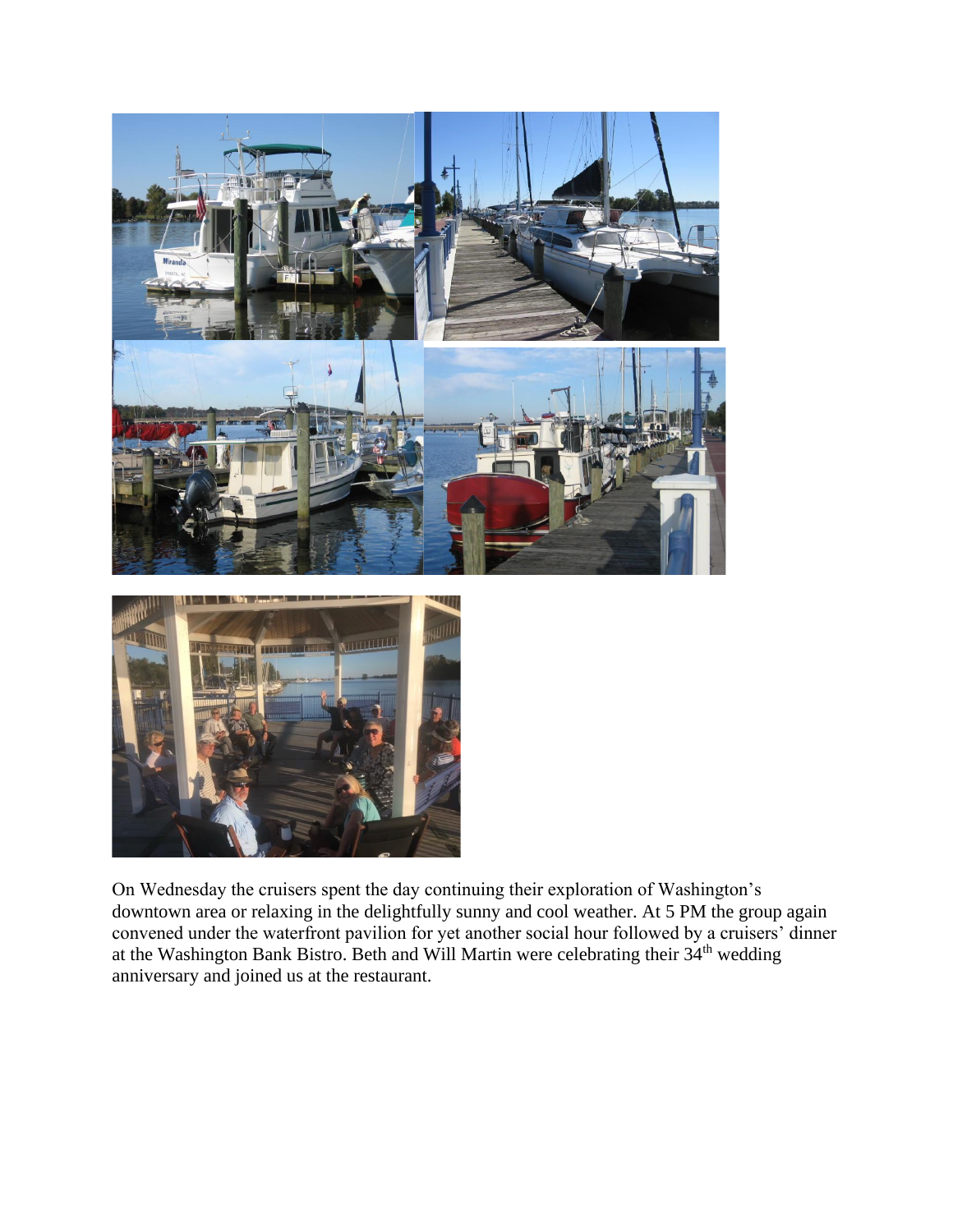

On Thursday morning under a beautiful sunrise with light southwesterly winds the cruisers departed for home ports with most boats making the long run back to Oriental in one day. The delightful weather, the scenic waterfronts in Bath and Washington, and the opportunity to cruise with good friends made this an enjoyable trip for all.